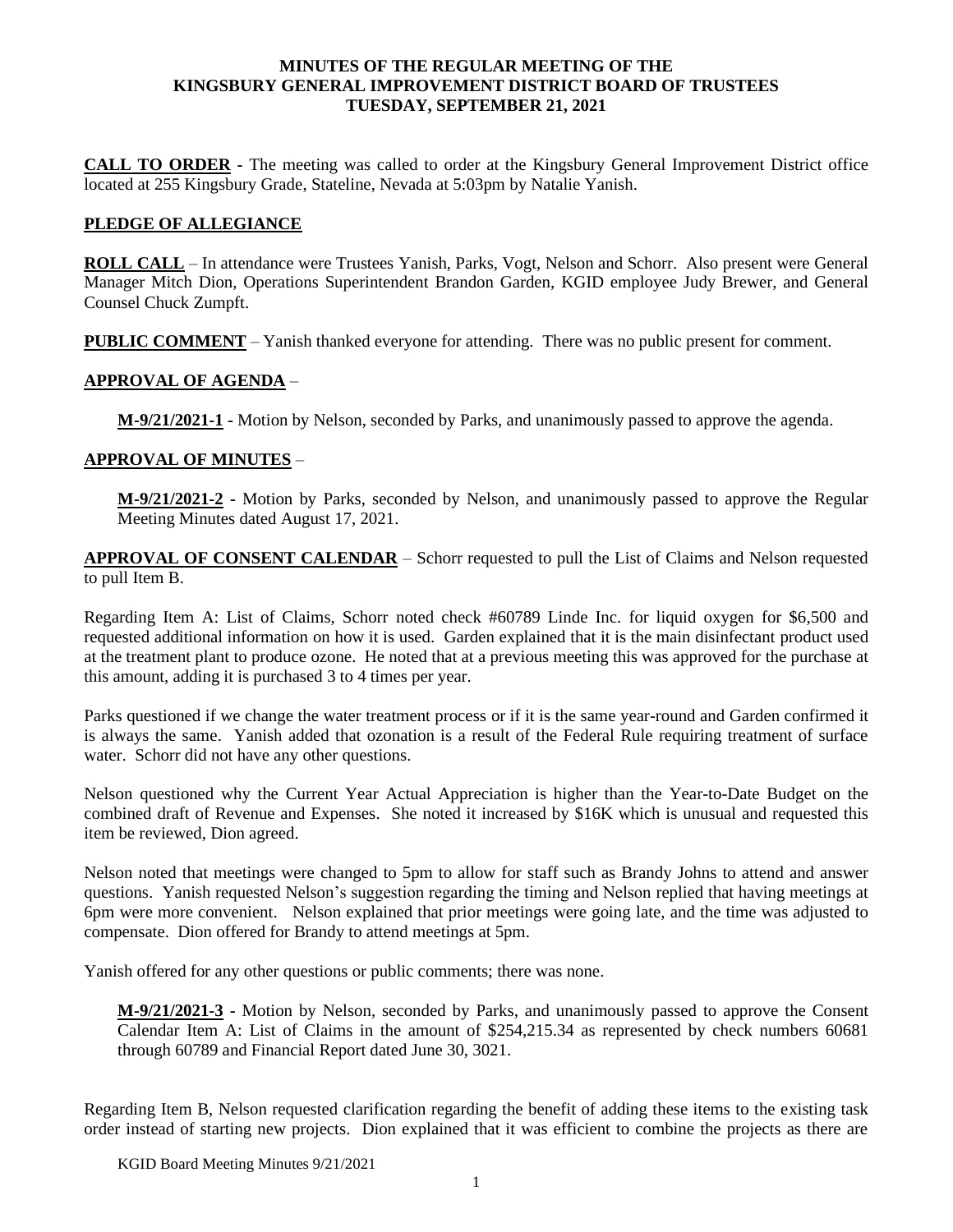some areas that are similar. There is a benefit to mobilizing the contract once instead of having two mobilizations and redundant expenses.

Nelson requested further explanation regarding the improvements and new costs. Van Dyne explained that the roadway portions include three additional areas and while they aren't close to Sunflower, they are close enough for a contractor on site to be mobilized. There is efficiency in constructions costs including traffic control, etc. They have been monitoring these roadways via MicroPaver and due to the increase traffic with semi-trucks delivering to resorts, the section of roadway has deteriorated rapidly over the past few years. Garden indicated there is a potential plan for Tramway that is a way out in the future. The rest of the roadway is holding up well and the slurry seal is providing a good rehabilitation product. It is efficient to add this to the current plan set to not require an additional survey, plan sets, etc. reducing the costs.

Van Dyne explained that the Vesper Waterline Project was completed in 2014 on Ski Court and Hubbard. When completed a stub or t-pipe was placed in the roadway at the Forrest Service parcel in the hopes of future waterline looping. He noted the Forrest Service isn't always favorable to establishing easements and the parcel is very steep and rocky. This has been re-explored with the Forrest Service and after a month of correspondence, they determined it was likely non-permitted, but they would have to go through the permitting process to establish that. The quoted timing of 12-36 months was not within of the timing of this project.

Additionally, the other element determined during design regarding past projects in the area in which a portion was replaced with PVC pipe in 2010. Unfortunately, it was 6" pipe and a section of Sunflower and Griffin must be replaced to comply with fire flow conditions and requirements. The recent installation must be removed and corrected to meet these conditions.

Nelson confirmed the line installed is now 8" and questioned why the smaller PVC was previously used. Garden explained that the prior firm was JWA Engineering and without a Water Plan the 6" line was deemed sufficient at that time. He noted this project was in the works when KGID was considering a new firm. Garden stated that it was due to a lack of due diligence from the engineer and lack of perception from staff.

Dion noted the change in fire protection requirements since this timeframe which requires the change. Nelson questioned the status of 1B USFS portion of the task order. Van Dyne explained that they are not continuing this effort and it is a recap of what was completed.

Nelson noted that Tramway and Quaking Aspen were recently replaced and questioned if there will be changes to the improvements. Garden confirmed this is a different section and explained that Quaking Aspen to Tramway intersection has significant cracking and crack sealing is not sufficient. He explained that Pricing will be explored for the entire intersection or patch work to improve the PCI score and they are considering replacing the Tramway travel lane and not the entire width. There is minimal traffic, but it is heavier traffic such as trucks and the section is beyond repair likely as a result of subgrade failure. This may require pulverizing of the existing asphalt into the base sections to re-establish and install a base layer on top to strengthen the section. They reviewed the Bonnie Drive section, including design and staff is looking to expedite this outside of the projects. The sinkhole section was the initial exploration and design prior to the direction to expedite it outside of the project.

Nelson verified the two reasons for the change order are to make it more attractive to the contractor and to combine engineering costs. Van Dyne confirmed that it is a fraction of the costs as they had already started construction. There was a more significant road project in the next 1-3 years that may be postponed. Nelson noted the \$500K increase which Van Dyne explained is related to inflation and construction pricing. He noted that third party estimators have experienced increases of 40-70% over the last 6 months; electrical conduit materials are up 600% and water and PVC pipes are up 70-100%. He explained this task order reflects the most recent increases.

Parks questioned the building information which Brewer confirmed are misfiled.

Yanish offered for any other questions. She questioned if MicroPaver tracks this data or if it is manually updated. VanDyne explained that MicroPaver is tracked by Garden and data is collected and updated as reported. This is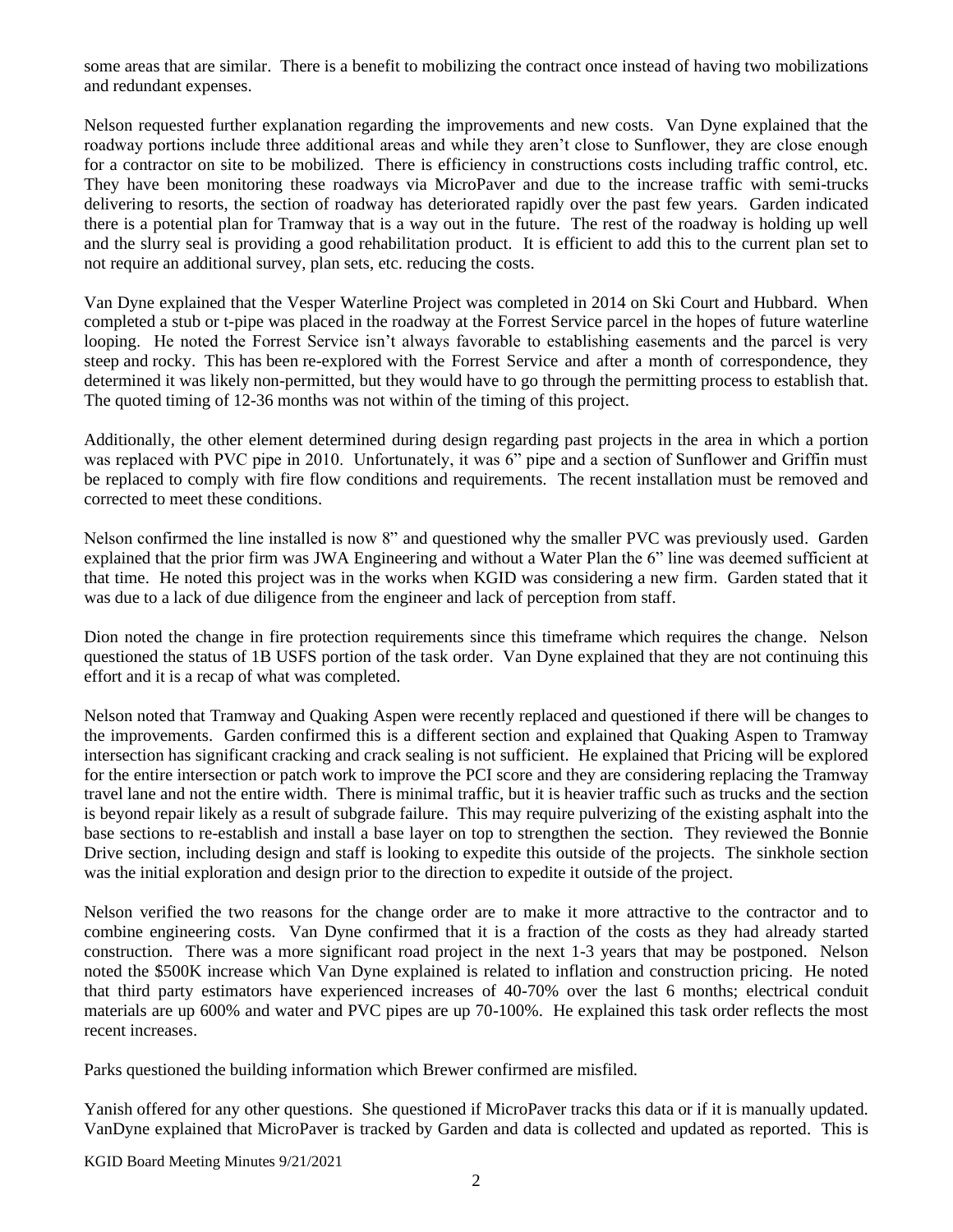the fifth year of data input, and we are seeing accurate depiction of roadways. Year by year trends are established as priorities by MicroPaver.

Yanish questioned patchwork longevity. Van Dyne stated that the intersection is cracking which can be corrected with patching and slurrying or chip-seal. The seals will last longer as well bringing the overall condition up. Yanish appreciated his answers.

Parks confirmed this project is for 2022. Van Dyne explained they have approval from NDEP, and this project is prepped and ready. They are looking to open bids in December/January for presentation to the board in February. The timing will be included in the contract. May 1st opens the season, but there may be a delay.

There were no other questions or public comment. Yanish thanked Van Dyne for his attendance.

**M-9/21/2021-4 -** Motion by Nelson, seconded by Schorr, and unanimously passed to approve the Consent Calendar Item B: Approval of Task Order #53, Amendment Number 1 for Engineering Services of 2021 Water and Road Improvement Project.

## **NEW BUSINESS**

## **NO ACTION TOOK PLACE ON THE FOLLOWING ITEMS:**

**PRESENTATION AND DISCUSSION REGARDING DROUGHT UPDATE:** Dion reported in writing: T*he current and persistent drought influences water supply, public perception and public policy. Awareness of the integrated effects of climate, precipitation, and temperature are significant planning factors for Kingsbury GID. In addition, due to media coverage, the public is increasing aware of these issues and expectations are sometimes outside of the mission or policy of the district. However, if drought conditions continue into 2022, the State is likely to implement reporting and possibly other measures upon the district.* 

*Fiscal impact: There are no fiscal impacts related to this report.* 

Dion noted that Yanish was awarded the Public Official of the Year for the Nevada League of Cities and Municipalies and the board congratulated her. Yanish replied that it was a great honor as the group of people are amazing. Dion noted that it is a very distinguished awarded that couldn't have gone to a better recipient.

Dion explained that the drought in Tahoe is not as extreme as other locations but the expectation for continuation from NOAA is for many months. The drought is compounded by a reduction in precipitation. He noted that over the last 40 years it has become more serious over the United States. He provided a slideshow with detailed information.

The overall precipitation in Northern Sierra shows the  $3<sup>rd</sup>$  driest of all times. This was the second dry year with increased temperatures. The fire danger continues to encompass the area, and these are all challenges in the water resources. There is only a 6-foot variation of Lake Tahoe water levels, but the neighboring communities are affected and are entering the next water year on October 1 with levels lower than last year. Tahoe will also begin the next water year lower than last year. The 90-day outlook provides continuing drought through New Year's. He spoke to the meteorologist from the fire who thinks the conditions or trends could change or improve. The precipitation outlook for the next 90-days is also on the borderline which may provide normal moisture.

He explained that he wanted to address this as the public expectations are set by the media and larger organizations in California. He noted the California State Water Project indicates the reserves are below normal. Southern California had a record amount of water in storage going into this year that buffered their drought impacts but going into next year they will not be as robust. In much of Southern California, they have about 3 years of reliable supply and are managing though in a confident fashion. The farmers in San Juaquin Valley do not have the same water storage capabilities. The news will continue to drive information regarding agricultural shortage, and we will see groves topple as they are trying to grow groves where they used to grow annual crops.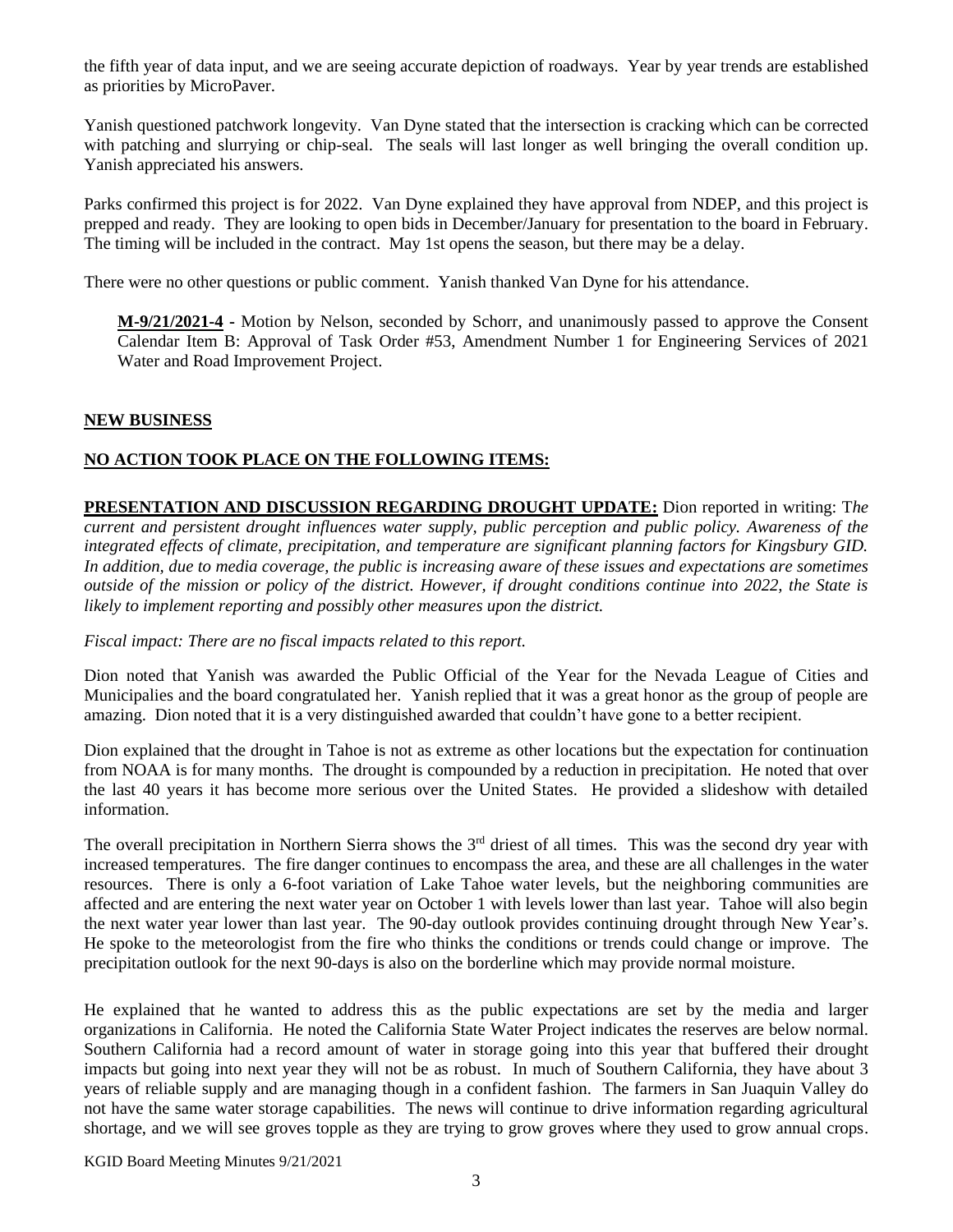The water rights will affect people who live year to year on water supply like agriculture which is the highest product in the state.

Dion explained this water is all connected. He noted the Tahoe water map and a small diversion at Webber Lake in Plumas County off the Feather River. He explained that Echo Lake in El Dorado County has a diversion to the American River instead of going to the Upper Truckee. This is the federal project that supports the water project in the San Juaquin Valley. He noted the diversions are small, but everything is connected. He explained that we can expect emphasis in water conservation. The Plan is due every 5 years, and it is in review and adjustments are necessary.

He will support community education and outreach to improve water efficiency. At the Open House this week, they will have a water conservation theme. They hope to discuss water smart, fire smart landscaping conversions for increasing requirements and customer expectations, and meeting with state requirements. Additional reporting requirements are expected.

Schorr requested an example of an impact to KGID next summer. Dion explained that the State could suggest a reduction of 10% and require reporting of conservation activities such as water conservation landscaping. Dion noted the importance of leadership and customer expectations for smart responsible water use.

Yanish added there aren't any reported changes to Truckee River Operating Agreement or Lahontan which pumps water out of Lake Tahoe. She noted the complicated layers of water rights. Dion noted that the water access is also a consideration.

Yanish offered for any questions. Nelson requested a copy of the water map from the presentation.

Yanish added that we are subject to new rules even though our water intake is healthy, which previously resulted in a new water treatment plant. Dion stated that another dry year will affect the health of the forest. Watershed management within the Tahoe Basin has improved resulting in better management of the forests. He also noted the recent fires, TRPA tree issues and the density of trees. Yanish noted there should be 20 trees per acre instead of 120. Dion stated that a "California style" of water conservation programs are anticipated. Clark County is 20 years ahead of most entities and Nevada has implemented some items, but changes will be up to the regulators. Nelson thanked Dion for the information.

There were no questions or public comment.

# **PRESENTATION AND DISCUSSION REGARDING THE DISTRICT STRATEGIC PLANNING**

**PROCESS:** Dion presented an outline and process for the Strategic Plan. His report summarized: *Strategic planning is a fundamental tool outlining long term policy goals as well as an approach to provide a general outline to guide the district with a twenty-year perspective. The Strategic plan is intended to be a tool for the Trustees to monitor the progress of the district towards these long-term goals.* 

*The Strategic Plan provides guidance and is a strong leadership statement. It will be supported by the Business Plan which maps the management of programs and events.* 

*A Business plan may be thought of as the tactical plan supporting the goals of the Strategic Plan which outlines the specific objectives which will be achieved. The Business plan focuses on a five-year program. The elements of the business plan are to be developed by the management team to support the goals and positions established by the Board of Trustees.* 

*During the next six months we plan to schedule workshops to complete the strategic plan. A proposed outline and schedule will be provided in the presentation, which will be followed in general, but variations my occur due to unforeseen circumstances. The management team will be engaged in a parallel track, just lagging the Strategic Planning process to develop the Business Plan which will be approved by the Board before the next budget cycle is completed.*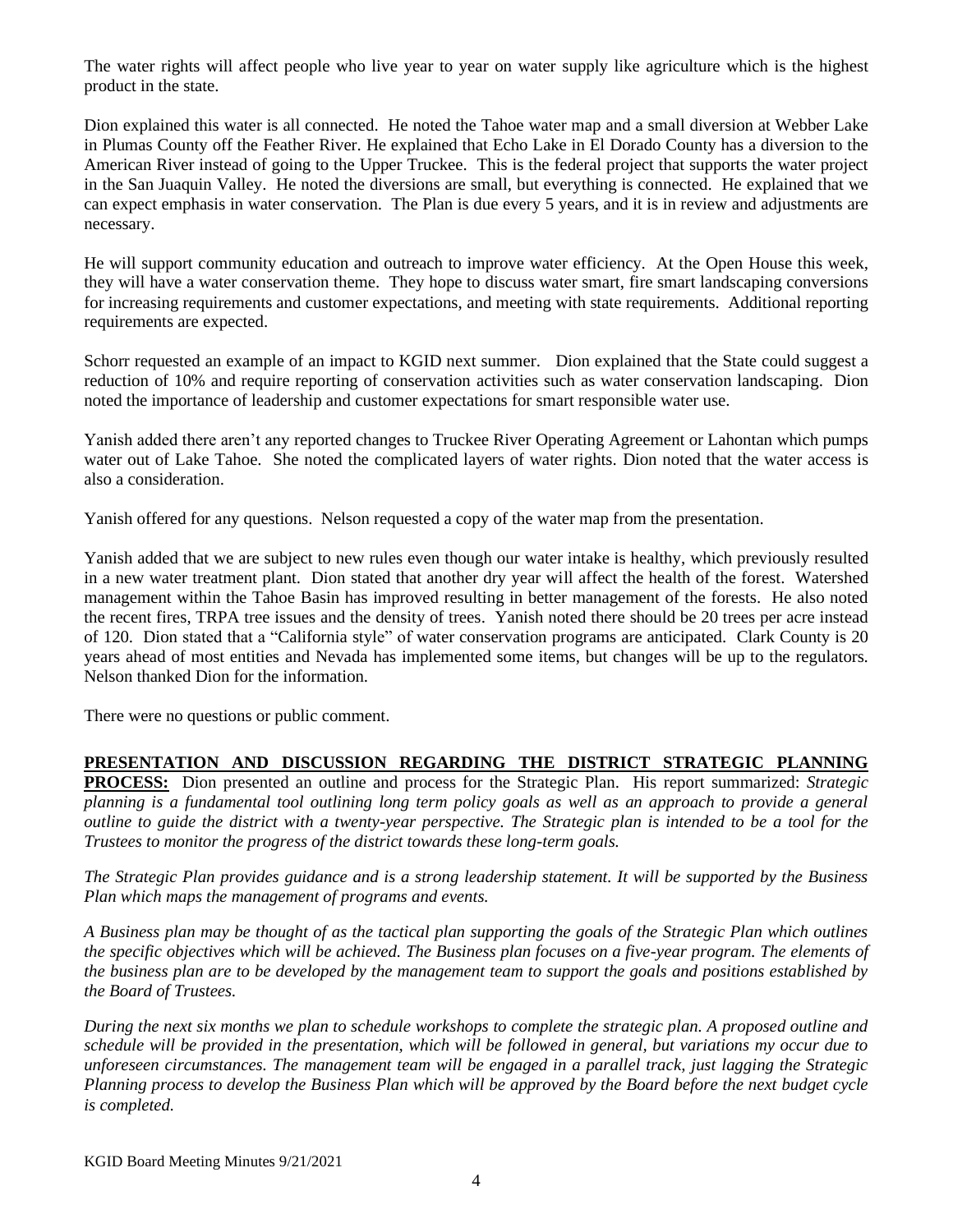Dion explained that the purpose of this presentation is to layout a strategic plan based on interviews with the Board Members. Part of having a plan includes the understanding of the purpose of the plan. Many entities have an overlap of strategic and business plans, but he prefers a divider between plans despite overlap between the two. The Trustees are the policy owners and guiders of the items of the strategic plan. The business and implementation plans will be the responsibility of the management team. The planning process is a suggestion and he requested comments and feedback.

The Iceberg is a model that has been around for many years, that communicates the core values, vision, and longterm goals. The realm of the Board of Trustees is to establish the values, visions and long-term goals and priorities. The management team will become more engaged and will draft management tools. Ultimately, the completed master plan will become the management's responsibility to implement. The Board of trustees must have oversight, but management will work the model, choose priorities, and make recommendations. The management team has the authority to execute the plan and the Board retains financial controls. He views the strategic plan as the compass and the business plan is the map.

Yanish stated she supports the Iceberg Theory. Dion stated that nothing is clear cut, but the model allows for execution.

Dion continued to explain that the Business Plan needs to be clear. He utilized a simple spot analysis model to review strengths, weakness, opportunies and threats for each component. The four modes reflect component of the refection of performance in the Business Plan which will be reported to the Trustees to monitor the progression of the Strategic Plan. He explained that there would be key mark bench indicators for the Board of Trustees to identify. He noted that discipline will be important to priorize items in order to execute the plan. He offered to push back if there is too much distraction. He will provide many options for them to review and explained that we operate very lean, which he prefers.

He suggested two workshops at 2-4 hours which cannot be part of a board meeting as there will be much discussion and note taking. The topics are planning process overview on values, governance and roles of trustees, vision statement, mission policies and developing a strategic direction. He stated the Board's vision will dictate the direction. He illustrated that we don't sell water, they sell service. Core services will be reviewed in the workshop, including investments.

He proposed meetings on October 12, 2021, and November 9, 2021. Yanish questioned if the meetings should be closer. Dion stated the meetings could be two weeks apart, if possible. Yanish noted the availability of the board should be considered.

Yanish explained that the topics can be daunting and rewarding. Dion noted the importance with the new GM and upcoming election, losing experienced trustees.

Dion explained that a board outline will be provided to the public. He noted it will be a public meeting but suggested public comment in the beginning and the end to allow for board discussion. He added that an urgent public comment may be considered, but board discussion should be the focus. Following the public engagement process, they will discuss review and refinement. By December, it may be ready for a normal meeting, depending on progress. He suggests seeking public comment in January. The elements will be regularly provided to the Trustees. He stated they should monitor the strategic plan and evaluate the progress of the tactical component to the business. By the end of January, a monetary plan and evaluation plan should be identified as key performance indicators.

Yanish requested other comments from the trustees including resistance or objections. Vogt stated she fully supports the process. Dion added that the two meetings can be closer if that works for everyone. The Board provided their support for the process.

Schorr stated he is pragmatic and questioned how the plan is applied to the daily operations. Dion provided a clarifying response.

Yanish noted Schorr's question was appropriate and likely a concern of many. She offered for any other questions or comments. There was no public comment.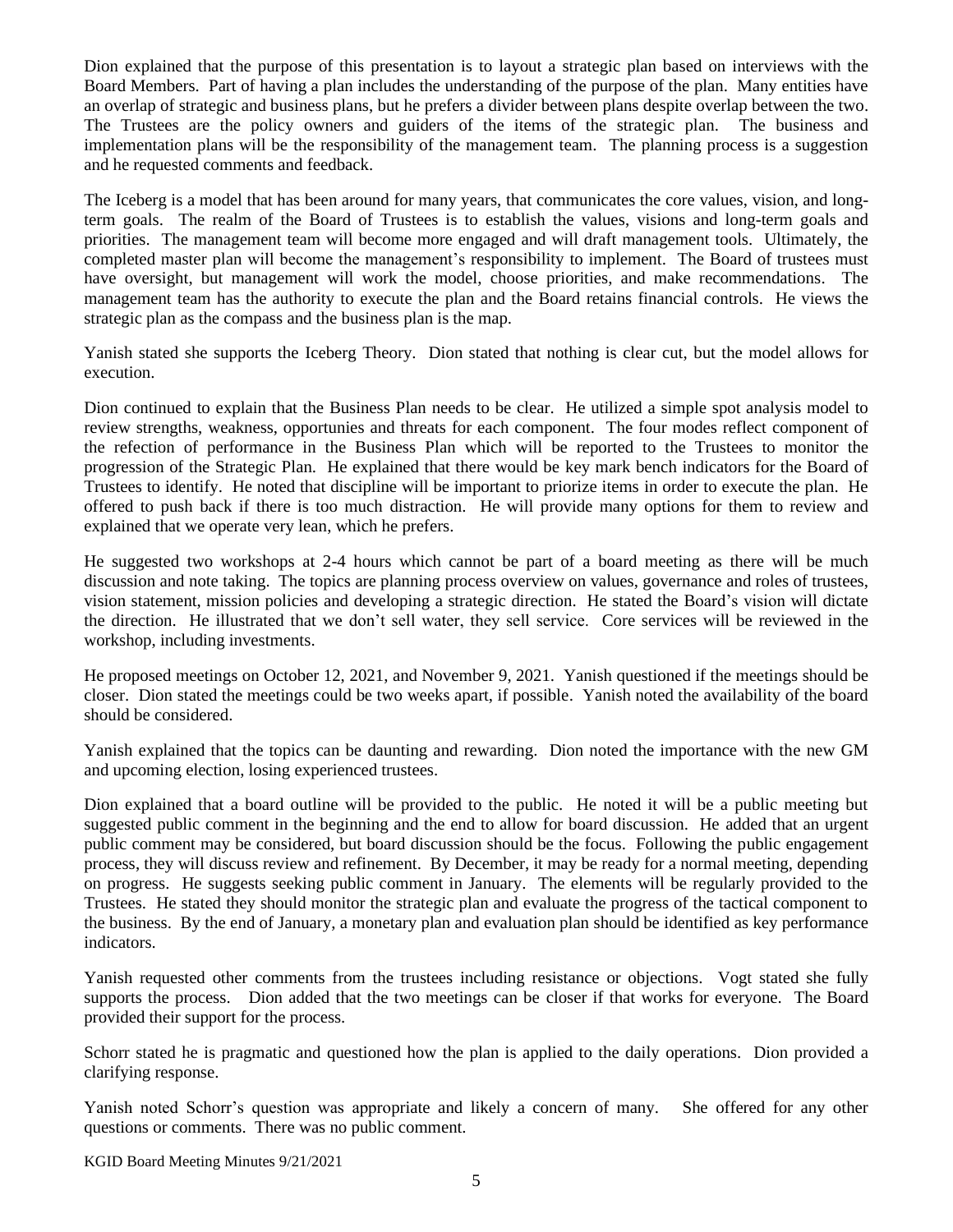**PRESENTATION AND DISCUSSION REGARDING THE DISTRICT FACILITIES PLANNING – BUILIDING RENOVATION:** Dion provided a summary and sought direction to narrow the focus and proceed with the facilities plan. His report included the following in writing:

*The purpose of this report is to bring focus and set a course of actions based upon the extensive work and analysis previously completed. The district has significant facilities requirements which can be addressed with the renovation of 160 Pine Ridge concurrently with the acquisition of an equipment shelter. These actions satisfy the most time sensitive issues. Future expansion or upgrades to 298 Kingsbury Grade can be deferred and the assortment of challenges related to that property should not detract from the current proposal.* 

*Fiscal impact: The actions proposed in this report have no direct fiscal impacts, however, these establish the guidance which will result in several actions which have fiscal impacts to be addressed by the Board of Trustees at a later date. The cost estimates provided in 2020 indicate the improvements to building 160 Pine Ridge were approximately \$1.5 M, recent estimates for a equipment shelter are approximately\$ 0.5 M. Design, project management and permitting costs will also be incurred. Estimates for these will be provided once the program is defined.*

Dion provided a facility planning PowerPoint. He stated that he has reviewed minutes and material related to facilities planning and he would like to review achievement and move forward. He understands there are many opinions, and he reviewed the summary to get permanent operations. He noted the importance of having a facility location within the district that is acceptable and appropriate. The facility needs to provide working environment industry standards and comply with codes.

Dion stated that the contemporary discussions do not address the full scope of equipment and maintenance storage and these items will be discussed later. Equipment storage that will be addressed will include items already stored in bays and the other \$2M of equipment will still need to be addressed, as he doesn't agree with leaving it outside. The purpose of the discussion is to narrow the focus and act to complete the project timely.

Dion noted that the district owns an existing site with room for development of the Operations and Administration Facilities, along with room for equipment parking; however, it has been removed from planning for many reasons. The two buildings purchased have 13,000 s.f. of office space and 2,600 s.f. of equipment storage area on almost an acre of land. The land is important for additional parking. He noted that we currently have 3,000 s.f. leased at Market Street. The concepts have been completed and he located three different versions. They have performed needs assessments and general requirements needs includes 3,000 s.f. of administrative space, 1,200 s.f. of crew support space and 9,000 s.f. of equipment parking storage. He explained that renovations will be approximate and will not be exact. Currently, the rental activity at 298 Kingsbury Grade is \$65K per year net and the property is 100% occupied. The net rental income at Pine Ridge is \$7K and many spaces aren't rentable in its current condition.

He reviewed the site plan at Pineridge which is approximately .46 acres. The space behind the building has some parking which may be expanded with some investment. Parks noted this is likely dirt and not considered coverage. Dion noted the analysis performed in February of 2020, displays renovation of 298 Kingsbury for District spaces has more space than is needed for administrative functions. He added that they did comingle rental space with reconfiguration. The floorplan was also provided for 160 Pineridge. The first floor with the equipment bays is laid out as it is currently configured. The concept brings in an elevator for ADA requirement for public access. A small ramp or elevator outside would also be required. The shaded floorspace area denotes a different elevation of a foot and a half which would have to be corrected for accessibility. He explained that this would need to be corrected for rentals, codes, accessibility, and value.

Floorplan #2 for 160 Pineridge (date unknown) includes the boardroom on the first floor and the equipment bay space as is. He feels it was designed in an attempt to alleviate the elevator requirements but noted this may not solve it. The public's accessibility to administrative areas to pay bills should also be considered. Elevators are in the future for both buildings. He noted ramps, restrooms, and accessibility to be included in the design. The second floor would be administrative. He explained that 160 Pineridge cannot satisfy the needed 3,000 s.f. of administrative plus 1,400 s.f. of operations support. The provided examples of the layouts, noting elevators are included. Each level is 3,500 s.f. and downstairs has about 1,500 s.f. office plus the bays. The total building is approximately 7,775 s.f.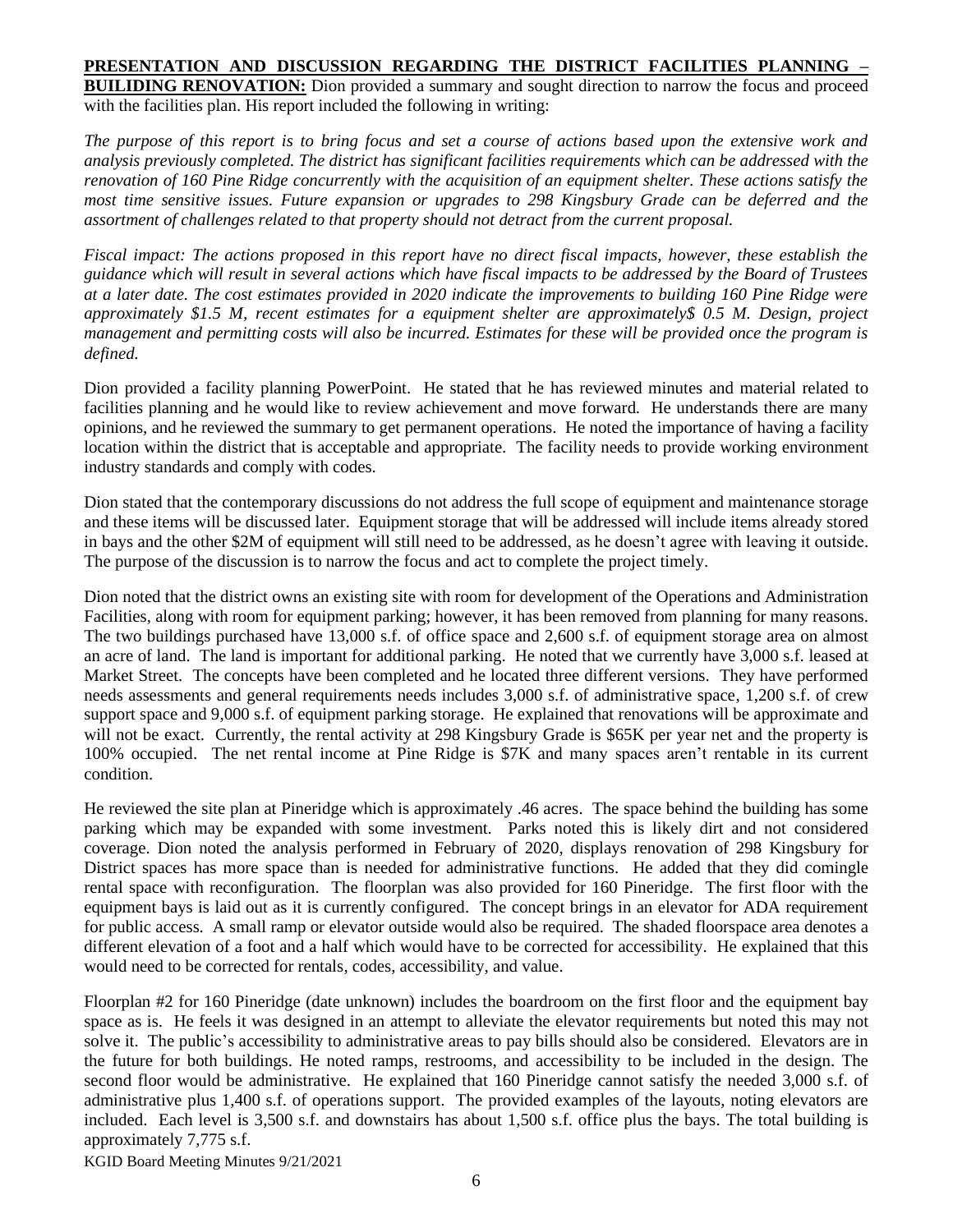Dion located another concept from 2007 outlining administrative and crew area including rest rooms and locker rooms with showers. The second level layout is different than others provided details sufficient space and design. An elevator is included with administrative upstairs and a smaller boardroom, but adjustments can be made. Parks noted the upstairs would be 500 s.f. larger than the current office space at Market Street. Dion noted that document storage is not included in any of the designs and retention requirements will need to be addressed. This concept includes a robust area for files and crew workspace for data entry and document review.

Schorr questioned why there was a proposal in 2007. Nelson recalled it was related to the leasehold improvements as KGID was a tenant of the building at that time. Nelson recalled the landlord may have considered the improvements until the costs were provided.

Dion noted the options and stated they could refurbish and occupy both buildings and rent out surplus space. He stated that they can refurbish and occupy 160 Pineridge and rent out Kingsbury Grade to enhance revenues for other necessary facilities, noting that there are still equipment storage issues.

Dion referenced the development possibilities at the top of Kingsbury Grade. Parks stated that the cost for the entire project at the top of Kingsbury was \$9M and noted the turning lane issue. Dion commented that the plans had been put aside but wanted to include a reminder for a covered equipment solution. Schorr confirmed that the current locations do not provide adequate equipment storage. Dion explained that an equipment shelter can be constructed at the yard that would not result in a function change and would not be subject to the deceleration lane.

Yanish recalled research including soil compaction. Van Dyne explained that the time invested was prior to the other buildings being available for purchase and that availability diverted their attention. He noted that sprung structure construction costs are considerably less than a standard building. Parks questioned the amount of land work and soil compaction required and Van Dyne replied it would be less. Yanish noted it is out of the TRPA jurisdiction. Van Dyne explained that the sprung structures last and that most maintenance yards are constructed this way. He stated that they meet snow loads and NDOT also uses them. Parks questioned the lifespan and Van Dyne explained they are built with different structural integrity. He added that the Reno Fire Department has a sprung structure that is their current facility with housing, kitchen, and firetrucks. Parks confirmed that heating options are available. Dion explained that a 35-year guaranty may be included with a lifecycle of 50 years. He noted some buildings that he knows that are 60-70 years old. Dion noted that it is adequate to protect equipment from snow, dust, sun, etc. He noted that lifts aren't required as maintenance is not necessarily performed at this location. He noted that 6,000 s.f. storage facility at the yard plus the bay storage at Pineridge would be adequate.

Schorr questioned relocating to 298 Kingsbury Grade without improvements and the need for improvements prior to occupancy. He suggested moving there to save construction costs. Dion explained that they could move, but the building is not configured for function. For example, the boardroom would not accommodate the current layout. Schorr noted the size of the building and restated his question regarding KGID occupying the space. Nelson explained that the building does not currently reflect the plans provided as it has exterior doors for access, not interior doors.

Van Dyne explained that there are four different bays for entrances of businesses, and it does not have the joist support on the first floor to support the weight of a storage or board room. The improvements would allow for reconfiguration and this design is to minimize the impact but would not be a recommendation. Van Dyne confirmed that it could not be currently occupied by KGID due to the structural condition of the subfloor, elevators, etc.

In response to Nelson's inquiry, Yanish confirmed the purchase price of \$2.8M and noted the ending asset for potential future sale. She advised that current needs should be determined. She noted that the storage facility was necessary to be purchased as KGID did not have any other options. She added the current floor plans are not designed for modern office space and we are limited by TRPA constraints for modifications. Yanish questioned Dion's input regarding the purchase, and he replied that it wasn't the most efficient investment, but KGID now owns one acre of land in the center of its district.

KGID Board Meeting Minutes 9/21/2021 Parks noted the rent is money lost and Yanish explained that they moved to Market Street for the customer access per ADA requirements. Yanish added that there is investment in the asset that will increase the in value, plus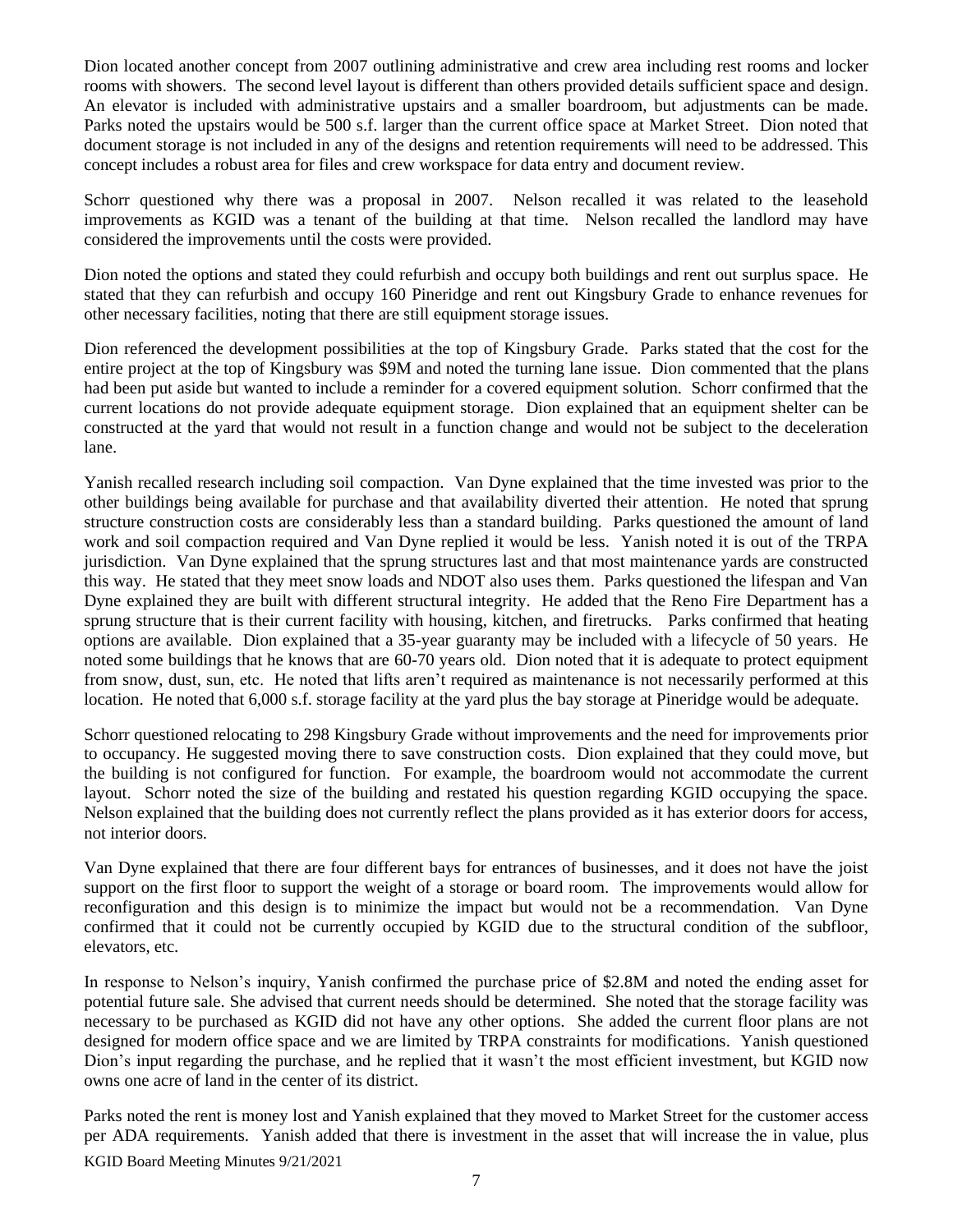KGID has a need for the property. She supports the improvements to 160 Pineridge with equipment storage at the yard. She doesn't suggest divesting the front parcel. Parks suggested selling the front parcel to recover remodel costs. Yanish provided an example of an easement trade with benefits and stated it as an asset. Yanish stated the future need of the property is unknown and could be reworked for KGID needs, possibly a storage area. Parks questioned if KGID wants to continue as a landlord or if the public agrees with it. She suggested selling the property as is due to the current condition. Yanish agreed with the challenges of being a landlord.

Dion agreed with preserving the 298 Kingsbury property with little improvements as possible. He noted the size of the parcel and stated that in order to divest the property, a property line adjustment would be needed to provide additional parking for 160 Pineridge. This could create a parking issue for 298 Kingsbury for a future buyer. Parks suggested refunctioning the existing parking available at 160 Pineridge. Dion explained that he has already considered this, and they are short twelve spots and it would be challenging to gain these spaces. He explained that they need one location for all employees come to work as they currently have three different place which does not promote culture sought of a quality organization. In addition, some facilities do not have desirable touch surfaces. The facility situation needs to be resolved for everyone. Dion explained that retaining 298 Kingsbury maintains options for the future. He noted the board faced a tough situation and shouldn't make the next decision too quickly.

Parks requested additional information regarding the Terrace View building. Garden explained that it is a pump station and a maintenance facility for the distribution of water. He added that at no time is it considered OSHA compliant, and we should not have employees inhabit that area. In response to Park's question regarding expansion, Garden noted that there could be a possible temporary expansion for storage only.

Parks requested additional information regarding the other locations for employees. Garden explained that one of the crew reports at 160 Pineridge and the others at Station 2 on Terrace View which is not adequate. The operations yard is the only other option and if crew is relocated there, NDOT may review the use of the property. Parks questioned if file or equipment storage could be used at Terrace View. Garden explained they are in a portable trailer for breaks and any storage at that location would be a temporary fix. Garden explained the existing trailer would be inadequate. Parks suggested an improved structure to be used for storage and Dion explained there is no room, and a trailer is not adequate for file storage.

Yanish offered for a tour of the facilities as offered by staff to answer some of these questions. Dion noted the shed at the location is small and used for welding, fabrication, and maintenance. Garden explained personal trucks and work trucks are stored at Terrace View and it is not a parking facility which provides problems and risk of liability. A facility is needed for all personnel to report and park, in addition to secured overnight parking for KGID vehicles.

Dion noted there are inefficiencies in storage and parking at different locations. Snow removal and damage to district property are also factors.

Yanish questioned Garden's opinion. Garden has reviewed the options, and in his opinion, he supports Floorplan Concept 3 for 160 Pineridge with a sprung structure at yards to protect equipment. Minimal heating would be required and there would be no need for restrooms. He explained the street sweepers should be parked inside, as they currently have \$2M parked outside rotting. He noted that other equipment of the same age looks new compared to KGID's. The sprung structure is the best option noting there are six structures on the way to Reno. The floorplan for 160 Pineridge utilizes the equipment bay options for the Vactor, and the concepts suits our needs for now, which may be 5-15 years. He agrees with retaining 298 Kingsbury for possible expansion, noting limited space within the district limits. He stated that we would be handicapping the district by not having this space for future growth, if needed and he added this is for the district's health and safety along with employees.

Yanish noted prior non-compliance and liability to the district could have cost as much as the building purchase. Parks questioned purchasing the sprung storage facility before winter. Garden noted that it wouldn't be possible to complete county permitting this year. Dion agreed that the equipment storage is the main priority for him and Garden. Garden noted there are remaining lease obligations at Market Street. He reminded the board that the sweeper costs \$280K and explained that we are required to sweep per our contract with the 319 Grant received.

Yanish questioned Dion's needs from the Board, and he replied that a sense of direction is requested.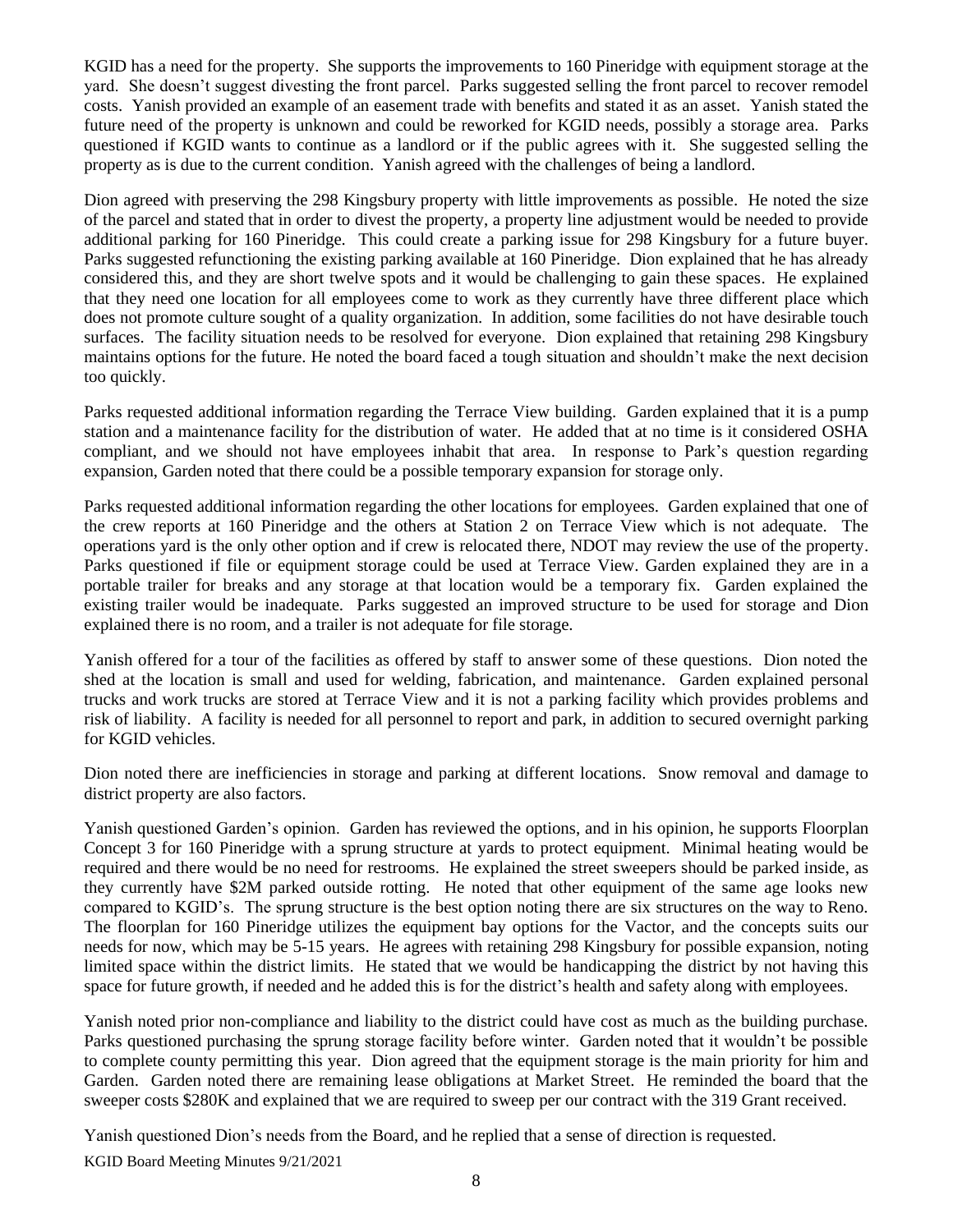Nelson stated that she prefers to utilize 160 Pineridge for operations and administrative and sell off 298 Kingsbury to recoup remodel costs. She agrees in equipment storage at the top of Kingsbury at a combined cost of \$2.5M. Yanish suggested a cost vs. benefit information in minimal form. Dion suggested considering selling 298 Kingsbury at a later date. He recommended a plan to move forward.

Dion noted that in the past, smaller issues have prevented us from moving forward and deadlines are important. He suggested proceeding with the renovation of 160 Pineridge to meet construction deadlines and delay the determination of the use of 298 Kingsbury. He asserted he doesn't want to spend more money on analysis without direction from the Board.

Vogt appreciated Garden's opinion and supports the sprung structure at the operations yard. She noted the Terrace View facility is difficult to work in and the employee's needs should be considered. She noted the strategic plan may include the future of the buildings and suggested a vote regarding the sprung structure at the operations yard.

Yanish noted the direction provided from the board and offered for any other comments. She also offered for public comment; there was none. Yanish noted there was no public present. Nelson thanked Dion for including these items in the agenda. He replied that the discussion was very helpful.

There was a break at 7:30 and the meeting resumed at 7:41. Brewer exited the meeting.

**BOARD REPORTS** – Vogt stated that because of the fires, evacuations and road closures, the flows were so low that the chemicals were off, and the Sewer Authority had to add 500lbs of dog food to add appropriate nutrients to improve levels for processing. Yanish commented that utilities are tested on varying levels during these events.

Yanish provided merchant accessories for the Trustees from the sponsors of the Nevada League of Cities & Municipalities meeting along with information. She stated they had a great in-person meeting and it was nice to be in person. They represent local entities and provide advocates for opportunities to speak and review issues. There was discussion regarding American Rescue Plan Act (ARPA) funds that Douglas County received was not provided to the GID's. They are trying to find creative ways to apply for funds for infrastructure. She offered to provide additional information. She noted that although it is late, the Trustees can still get their Certified Public Official Program through UNR and she provided a flyer. She noted that new KGID representation is needed as she will be termed out. She commended the organization as a source for information and contacts.

Yanish stated that she was honored to receive her award and will present her award next year to the next recipient for leadership, volunteerism with the league. She noted that through this group, KGID is represented at the State level, and she has contacts in other cities that are readily available to discuss issues. She noted the costs to the district that is offset by the value of the representation at the state level.

There were no other reports.

# **STAFF REPORTS** -

**GENERAL MANAGER'S REPORT** – Dion stated that the Nevada League of Cities & Municipalities is a valuable conference. He noted the follow-up from NDEP and additional contacts regarding NDOT funding and cyber-security. He emphasized the resources available. He reminded everyone of the Open House on Thursday. He offered for any questions.

Nelson questioned an update on the GM transition with McKay. Dion explained that he spent five hours together in transition, but due to Covid there have recently corresponded via email. Remaining issues include the turnover from the bank which is pending due to delays with the fire. There are files that may require an email or call to McKay. He has one invoice with 5 hours of chargeable time.

Schorr questioned delinquent account updates. Dion noted there are approximately six problematic accounts. Zumpft is working with Brewer regarding liens. There are American Recovery Act funds available, but our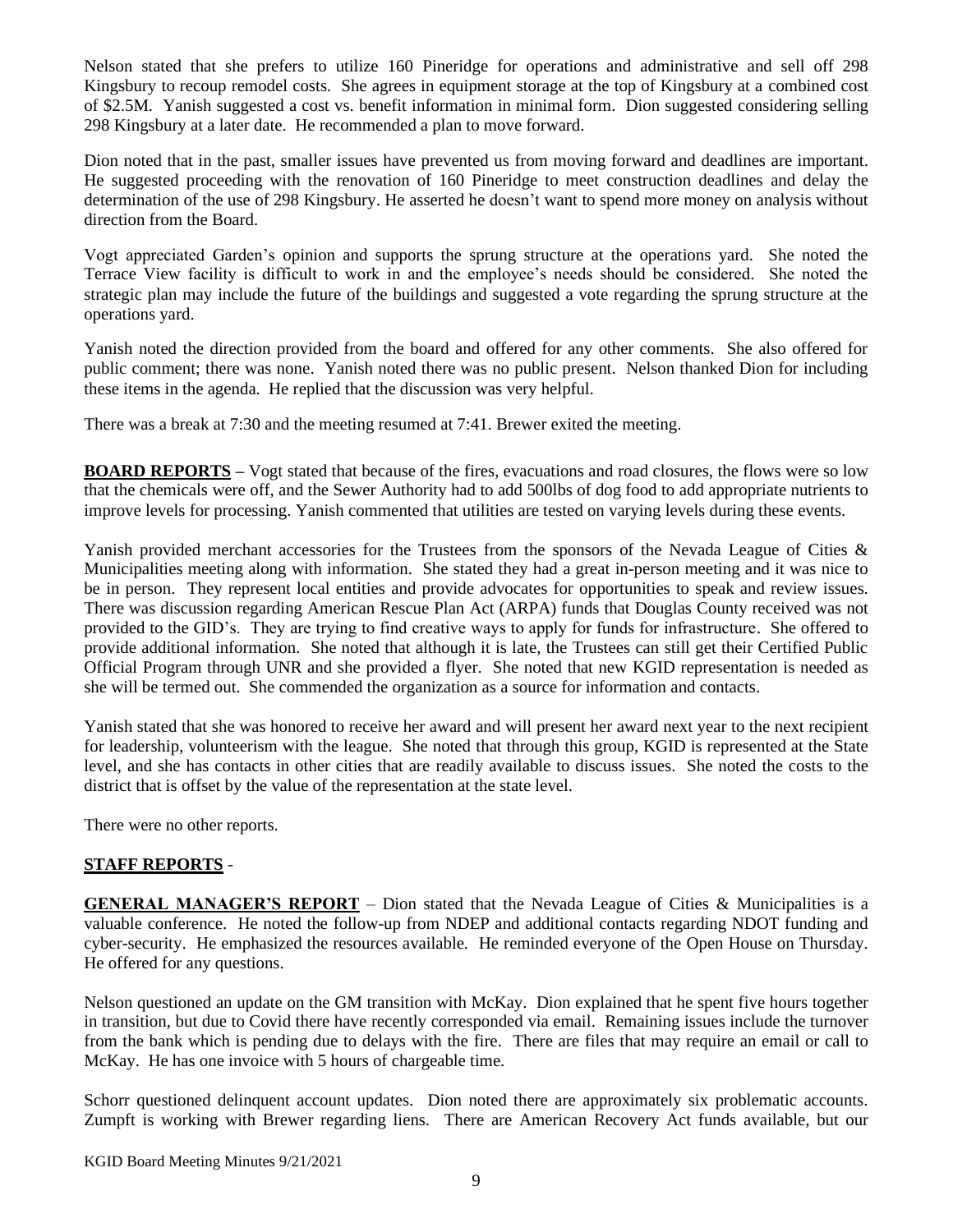customers don't necessarily qualify. The accounts are mixed residential and commercial, and he offered to provide a list to the board if requested.

Nelson noted in Dion's report he commented that customers were leaving gas cans and propane tanks on the street. She explained that STPUD advised their customers to do this if they were unable to take their tanks with them. Dion noted the dangers of the tanks. Parks noted the evacuation process was new. Dion explained that the State of Nevada declared an emergency and Kingsbury was the only Nevada agency with an actual emergency response action.

Nelson stated that by declaring a State of Emergency, it frees up insurance funds and eliminates deductibles for smoke damage claims. Yanish stated that they did not intend to let the fire cross those many lines, but it was uncontrollable and could possibly move to Kingsbury and Genoa. Yanish thanked Dion for the communication, including the website updates with resource information. She referred customers to the website for information.

Yanish noted NV Energy issuing outages and suggested we partner with them to provide notifications. Dion stated that they are talking regularly and will update the website with their information. Yanish commented that customers were asking if water would be shut off with the power. She also advised customers not to leave a hose on when they leave. She thanked Dion for attending the conference, noting his busy schedule. She offered for any other questions; there were none.

**UTILITY OPERATIONS SUPERINTENDENT'S REPORT** – Garden noted the schedule for tank diving and inspections starting Tuesday morning at 9am at Station 5 at 403 Kimberly Brooke. He reminded the Board of the Open Meeting Law and suggested two board members attend at a time. Yanish questioned the Trustee's interest in attending. Nelson expressed interest.

Nelson questioned if Garden had received pricing from the contractors for repairing the sink hole. Garden replied that he has not, and he hopes to have information for approval at the next meeting. He noted that it is the end of dig season and contractors have prior obligations and the timing isn't good to provide estimates. Yanish thanked him for a throughout report and his excellent service to the district.

# **ADMINISTRATIVE AND HUMAN RESOURCES REPORT** – There were no questions.

# **ACCOUNTANT REPORT** – None.

# **ATTORNEY'S REPORT** – Nothing to report.

**ENGINEER'S REPORT** – Van Dyne offered for any questions. Nelson requested an update to the Tahoe Beach Club. Van Dyne explained they resubmitted their water design and requested additional changes. They are reviewing water model, preparing response for Dion to provide to the Beach Club.

Nelson questioned the status of construction. Van Dyne confirmed that he did not visit the site this summer. Dion confirmed they did not build any vertical construction this year. We are coming to a good place on the distribution system which reflects an industry standard. Van Dyne stated that the acceptance of utilities should be a quality KGID wants to accept.

Parks questioned if his report should be earlier in the meeting. Van Dyne stated he is available anytime. Dion suggested a report every other meeting. Yanish stated the board appreciates his attendance.

# **CORRESPONDENCE** – None.

# **UNFINISHED BUSINESS**

**FINAL PUBLIC COMMENT** – There was no public comment.

# **ADJOURNMENT**